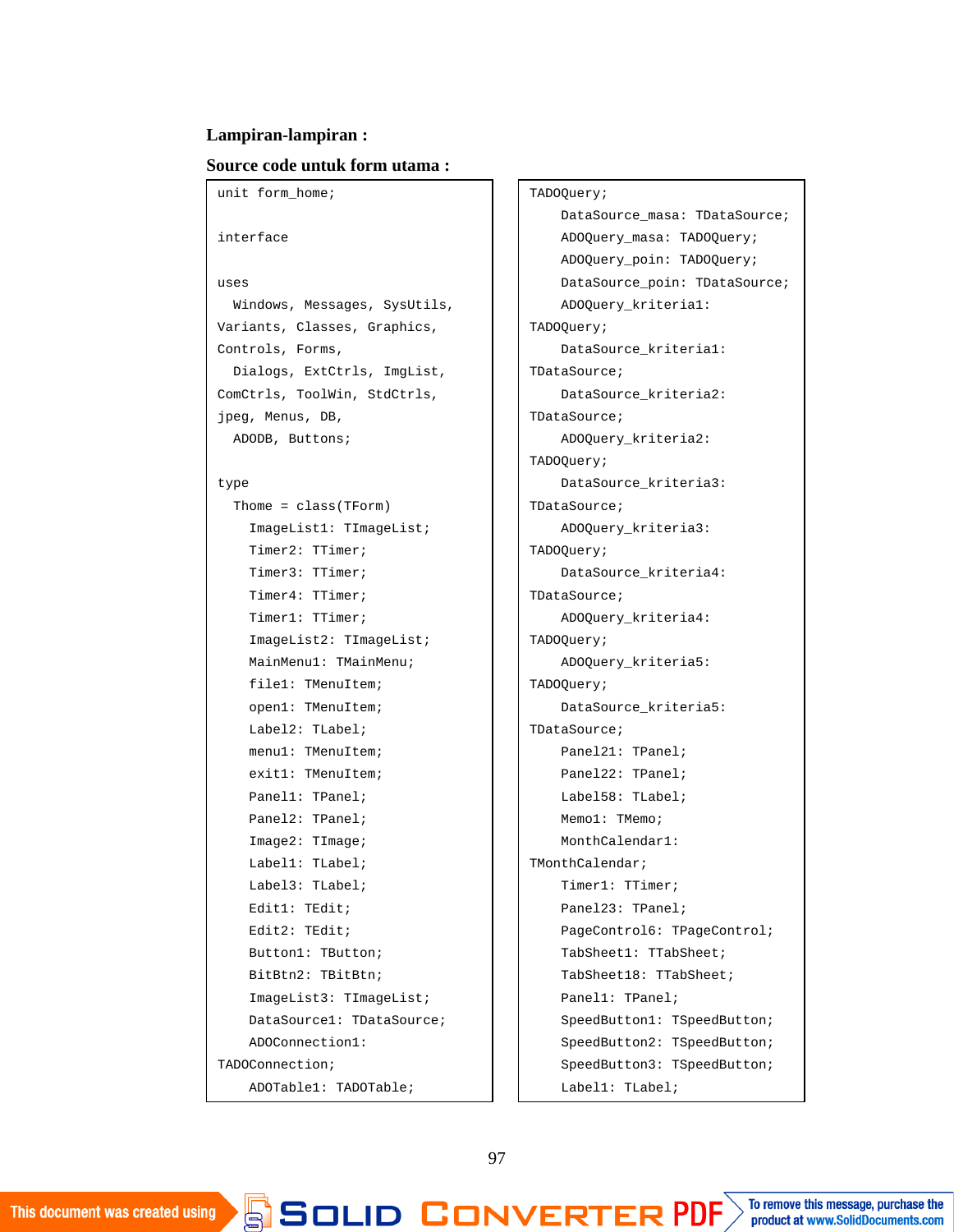Label2: TLabel; Label3: TLabel; SpeedButton20: TSpeedButton; Edit1: TEdit; Edit2: TEdit; Edit3: TEdit; Panel3: TPanel; DBGrid2: TDBGrid; TabSheet2: TTabSheet; Panel4: TPanel; DBGrid1: TDBGrid; Panel2: TPanel; SpeedButton4: TSpeedButton; SpeedButton5: TSpeedButton; SpeedButton6: TSpeedButton; Label4: TLabel; Label5: TLabel; Label6: TLabel; Label7: TLabel; Label8: TLabel; Label9: TLabel; Label10: TLabel; Label11: TLabel; Label12: TLabel; SpeedButton10: TSpeedButton; DateTimePicker1: TDateTimePicker; Edit11: TEdit; Edit4: TEdit; Edit5: TEdit; Edit8: TEdit; Edit10: TEdit; Edit12: TEdit; DBLookupComboBox1: TDBLookupComboBox; ComboBox1: TComboBox; ComboBox3: TComboBox; TabSheet3: TTabSheet; Panel5: TPanel; SpeedButton7: TSpeedButton; SpeedButton8: TSpeedButton;

> $\Box$ BIJULI

SpeedButton9: TSpeedButton; Label13: TLabel; Label14: TLabel; Label15: TLabel; SpeedButton23: TSpeedButton; Edit6: TEdit; Tahun: TComboBox; Bulan: TComboBox; Panel6: TPanel; DBGrid3: TDBGrid; TabSheet4: TTabSheet; Panel7: TPanel; SpeedButton11: TSpeedButton; SpeedButton12: TSpeedButton; SpeedButton13: TSpeedButton; Label18: TLabel; Label19: TLabel; Label20: TLabel; Label21: TLabel; Label22: TLabel; Label23: TLabel; Label24: TLabel; Label25: TLabel; Label26: TLabel; SpeedButton14: TSpeedButton; Edit13: TEdit; DBLookupComboBox2: TDBLookupComboBox; DBEdit1: TDBEdit; ComboBox7: TComboBox; ComboBox8: TComboBox; ComboBox2: TComboBox; ComboBox4: TComboBox; Panel8: TPanel; DBText1: TDBText; DBText2: TDBText; DBText3: TDBText; Label16: TLabel; Label17: TLabel; Label27: TLabel; DBGrid5: TDBGrid;

> DBEdit9: TDBEdit; RIERPD

product at www.SolidDocuments.com

98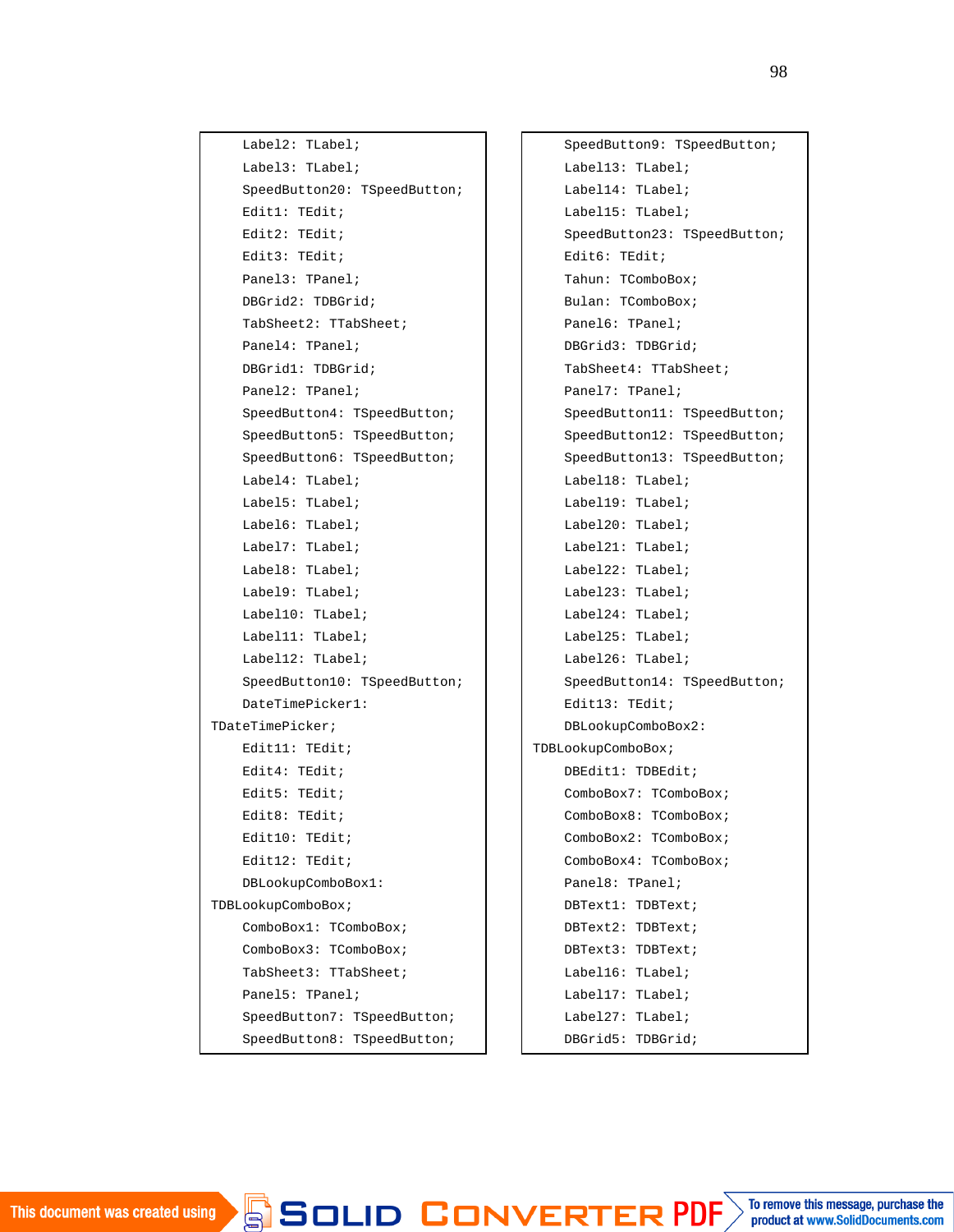| TabSheet5: TTabSheet;        | Edit18: TEdit;            |
|------------------------------|---------------------------|
| Panel17: TPanel;             | Edit19: TEdit;            |
| Label46: TLabel;             | Edit20: TEdit;            |
| Label47: TLabel;             | Edit21: TEdit;            |
| Label48: TLabel;             | Edit22: TEdit;            |
| RadioGroup2: TRadioGroup;    | DBLookupComboBox3:        |
| DBEdit9: TDBEdit;            | TDBLookupComboBox;        |
| DBEdit10: TDBEdit;           | DBEdit2: TDBEdit;         |
| DBEdit11: TDBEdit;           | DBLookupComboBox4:        |
| kd_cukup1: TEdit;            | TDBLookupComboBox;        |
| kd_sangat1: TEdit;           | DBLookupComboBox5:        |
| kd_baik1_a: TEdit;           | TDBLookupComboBox;        |
| kd_baik1_b: TEdit;           | Panel12: TPanel;          |
| kd_hasil: TEdit;             | Panel13: TPanel;          |
| Panel14: TPanel;             | Label39: TLabel;          |
| Label43: TLabel;             | Label40: TLabel;          |
| Label44: TLabel;             | Label41: TLabel;          |
| Label45: TLabel;             | DBEdit3: TDBEdit;         |
| RadioGroup1: TRadioGroup;    | DBEdit4: TDBEdit;         |
| DBEdit6: TDBEdit;            | DBEdit5: TDBEdit;         |
| DBEdit7: TDBEdit;            | Panel15: TPanel;          |
| DBEdit8: TDBEdit;            | Label42: TLabel;          |
| mk_baru1: TEdit;             | Panel16: TPanel;          |
| mk_sedang_a: TEdit;          | DBGrid6: TDBGrid;         |
| mk_baru3: TEdit;             | Panel18: TPanel;          |
| mk_sedang_b: TEdit;          | Label49: TLabel;          |
| mk_hasil: TEdit;             | Label50: TLabel;          |
| Panel11: TPanel;             | Label51: TLabel;          |
| SpeedButton18: TSpeedButton; | RadioGroup3: TRadioGroup; |
| SpeedButton19: TSpeedButton; | DBEdit12: TDBEdit;        |
| Label31: TLabel;             | DBEdit13: TDBEdit;        |
| Label32: TLabel;             | DBEdit14: TDBEdit;        |
| Label33: TLabel;             | abs_cukup1: TEdit;        |
| Label34: TLabel;             | abs_sangat1: TEdit;       |
| Label35: TLabel;             | abs_baik1_a: TEdit;       |
| Label36: TLabel;             | abs_baik1_b: TEdit;       |
| Label37: TLabel;             | abs hasil: TEdit;         |
| Label38: TLabel;             | Panel19: TPanel;          |
| SpeedButton21: TSpeedButton; | Label52: TLabel;          |
| SpeedButton22: TSpeedButton; | Label53: TLabel;          |
| Edit15: TEdit;               | Label54: TLabel;          |

The Combob Box; and the Combob Box; and the Combob Box; and the Combob Box; and the Combob Box; and the Combob Box; and the Combob Box; and the Combob Box; and the Combob Box; and the Combob Box; and the Combob Box; and th

A D L L II

erieri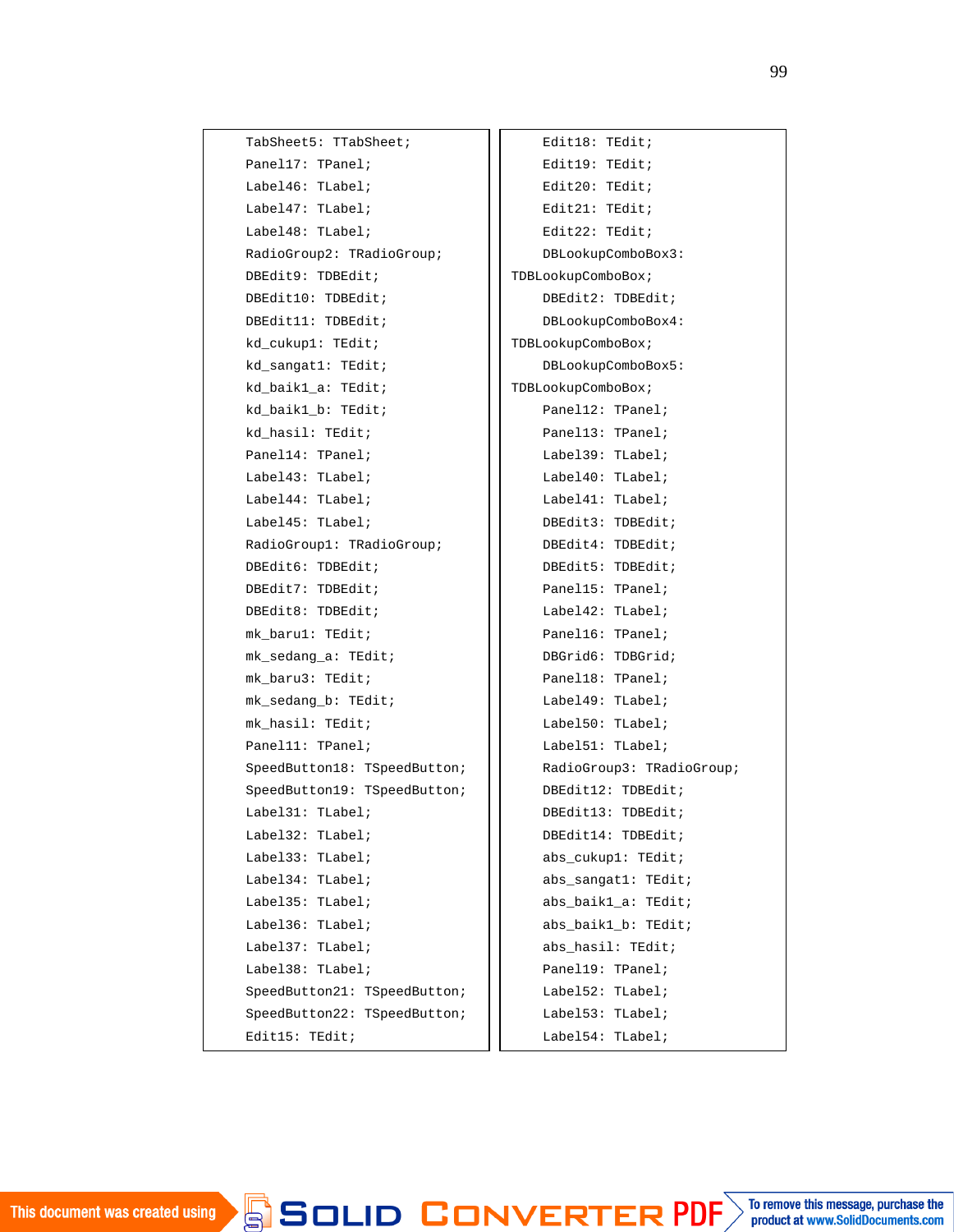| RadioGroup4: TRadioGroup;    | Image4: Timege;              |
|------------------------------|------------------------------|
| DBEdit15: TDBEdit;           | Image5: TIMEge;              |
| DBEdit16: TDBEdit;           | Image6: TIMEge;              |
| DBEdit17: TDBEdit;           | Image7: TIMEge?              |
| kn_baik1_a: TEdit;           | Image8: TIMEge?              |
| kn_cukup1: TEdit;            | Image9: TIMEge;              |
| kn_sangat1: TEdit;           | Image10: TIMEge;             |
| kn baik1 b: TEdit;           | Image11: TImage;             |
| kn_hasil: TEdit;             | Image12: Timege;             |
| Panel20: TPanel;             | Image13: TIMEqe;             |
| Label55: TLabel;             | Image14: TIMEge;             |
| Label56: TLabel;             | Image15: TImage;             |
| Label57: TLabel;             | Image19: TImage;             |
| RadioGroup5: TRadioGroup;    | Image20: TImage;             |
| DBEdit18: TDBEdit;           | Image22: TIMEge;             |
| DBEdit19: TDBEdit;           | Image16: TIMEge;             |
| DBEdit20: TDBEdit;           | Image17: TImage;             |
| lt_cukup1: TEdit;            | Image18: TIMEge;             |
| lt_baik1_a: TEdit;           | Image23: TIMEge;             |
| lt_baik1_b: TEdit;           | $Memo2:$ TMemo;              |
| lt_hasil: TEdit;             | TabSheet7: TTabSheet;        |
| $lt$ _sangat1: TEdit;        | Panel24: TPanel;             |
| TabSheet6: TTabSheet;        | Label59: TLabel;             |
| Panel9: TPanel;              | Label60: TLabel;             |
| SpeedButton15: TSpeedButton; | Label61: TLabel;             |
| SpeedButton16: TSpeedButton; | SpeedButton26: TSpeedButton; |
| SpeedButton17: TSpeedButton; | DBLookupComboBox6:           |
| Label28: TLabel;             | TDBLookupComboBox;           |
| Label29: TLabel;             | DBEdit43: TDBEdit;           |
| Label30: TLabel;             | DBEdit44: TDBEdit;           |
| SpeedButton24: TSpeedButton; | DBGrid7: TDBGrid;            |
| Edit7: TEdit;                | ADOQuery1: TADOQuery;        |
| Edit9: TEdit;                | ADOQuery_print: TADOQuery;   |
| Edit14: TEdit;               | DataSourcel: TDataSource;    |
| Panel10: TPanel;             | DataSource_print:            |
| DBGrid4: TDBGrid;            | TDataSource;                 |
| Image2: TIMEge?              | RvProject1: TRvProject;      |
| SpeedButton25: TSpeedButton; | RvDataSetConnection1:        |
| Image21: Timege;             | TRvDataSetConnection;        |
| Image1: TImage;              | SpeedButton27: TSpeedButton; |
| Image3: TIMEge;              | ComboBox5: TComboBox;        |

procedure

SpeedButton3Click(Sender:

Image11: TImage; <u>image</u><br>12: Timage: Timage: Timage: Timage: Timage: Timage: Timage: Timage: Timage: Timage: Timage: Timage: Timage: Tim<br>12: Timage: Timage: Timage: Timage: Timage: Timage: Timage: Timage: Timage: Timage: Timage: Timage: Ti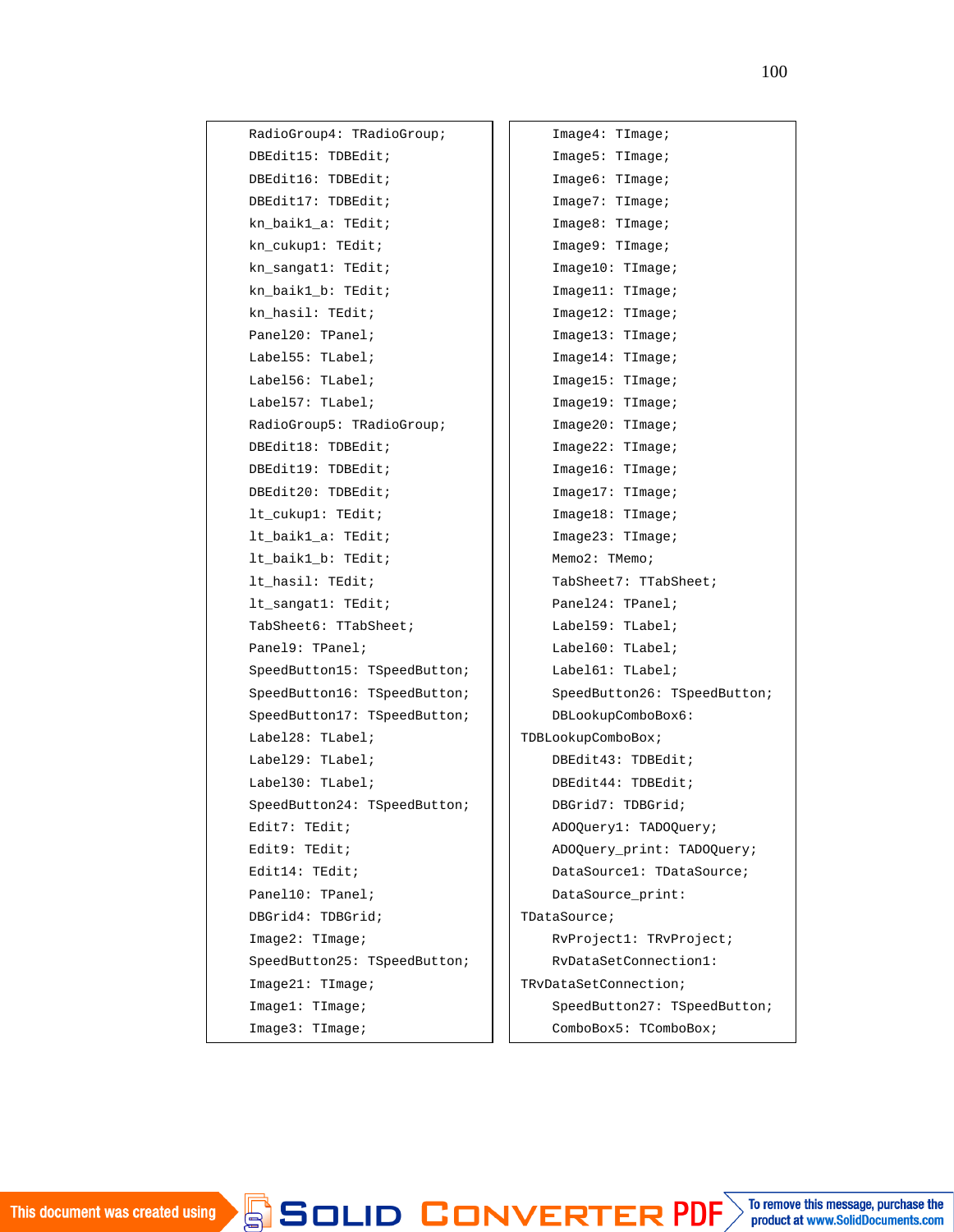ComboBox6: TComboBox; ComboBox9: TComboBox; Image24: TImage; Image25: TImage; procedure SpeedButton1Click(Sender: TObject); procedure SpeedButton3Click(Sender: TObject); procedure DBGrid2CellClick(Column: TColumn); procedure SpeedButton2Click(Sender: TObject); procedure SpeedButton7Click(Sender: TObject); procedure DBGrid3CellClick(Column: TColumn); procedure SpeedButton8Click(Sender: TObject); procedure SpeedButton9Click(Sender: TObject); procedure DBGrid1CellClick(Column: TColumn); procedure SpeedButton4Click(Sender: TObject); procedure SpeedButton5Click(Sender: TObject); procedure SpeedButton6Click(Sender: TObject);

procedure

SpeedButton11Click(Sender: SpeedButton11Click(Sender: SpeedButton11Click(Sender: SpeedButton11Click(Sender: SpeedButton11Click(Sender: SpeedButton11Click(Sender: SpeedButton11Click(Sender: SpeedButton11Click(Sender: SpeedB

SpeedButton10Click(Sender: TObject); procedure DBGrid5CellClick(Column: TColumn); procedure SpeedButton11Click(Sender: TObject); procedure SpeedButton12Click(Sender: TObject); procedure SpeedButton13Click(Sender: TObject); procedure SpeedButton14Click(Sender: TObject); procedure SpeedButton15Click(Sender: TObject); procedure SpeedButton16Click(Sender: TObject); procedure SpeedButton17Click(Sender: TObject); procedure DBGrid4CellClick(Column: TColumn); procedure SpeedButton18Click(Sender: TObject); procedure DBGrid6CellClick(Column: TColumn); procedure SpeedButton19Click(Sender: TObject); procedure SpeedButton22Click(Sender: TObject);

procedure Timer1Timer(Sender: VER product at www.SolidDocuments.com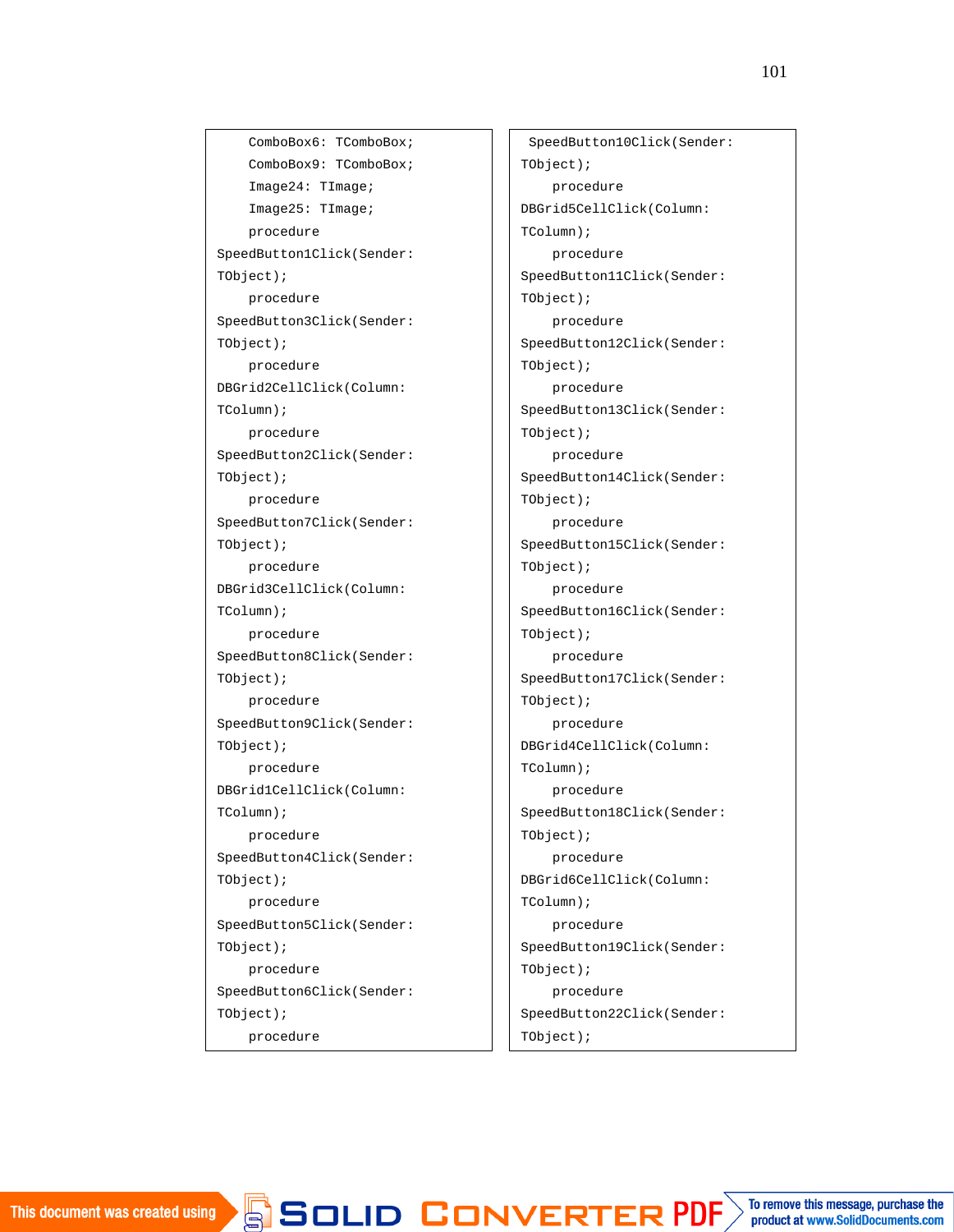```
procedure
DBLookupComboBox3Click(Sender:
TObject);
   procedure
SpeedButton21Click(Sender:
TObject);
   procedure Timer1Timer(Sender:
TObject);
   procedure
SpeedButton20Click(Sender:
TObject);
   procedure
SpeedButton25Click(Sender:
TObject);
   procedure
SpeedButton23Click(Sender:
TObject);
   procedure
SpeedButton24Click(Sender:
TObject);
   procedure
SpeedButton26Click(Sender:
TObject);
    procedure
SpeedButton27Click(Sender:
TObject);
    procedure
ComboBox5Click(Sender: TObject);
   procedure
ComboBox5Change(Sender: TObject);
    procedure
ComboBox6Change(Sender: TObject);
    procedure
ComboBox9Change(Sender: TObject);
    procedure
ComboBox6Click(Sender: TObject);
   procedure
ComboBox9Click(Sender: TObject);
 private
    { Private declarations }
```

```
public
    { Public declarations }
  end;
var
 Home: THome;
implementation
{$R *.dfm}
procedure
THome.ComboBox5Change(Sender:
TObject);
begin
//edit19.Text:=combobox5.Text;
end;
procedure
THome.ComboBox5Click(Sender:
TObject);
begin
edit19.Text:=combobox5.Text;
end;
procedure
THome.ComboBox6Change(Sender:
TObject);
begin
//edit21.Text:=combobox6.Text;
end;
procedure
THome.ComboBox6Click(Sender:
TObject);
begin
 edit21.Text:=combobox6.Text;
end;
```

```
procedure et de la procedure de la procedure de la procedure de la procedure de la procedure de la procedure d
```
Thomas Combob Box9Click(Sender: Combob Box9Click(Sender: Combob Box9Click(Sender: Com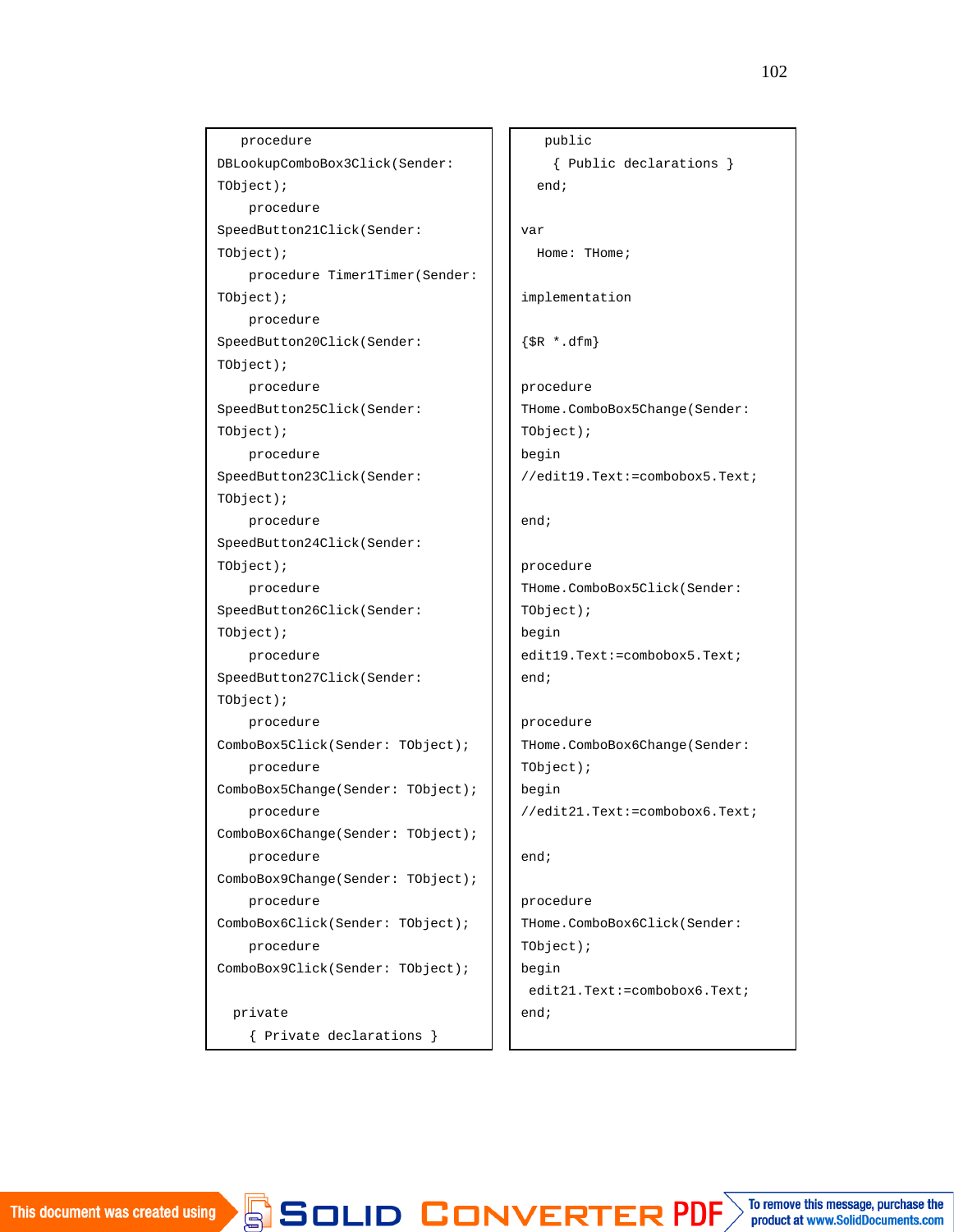procedure THome.ComboBox9Change(Sender: TObject); begin //edit22.Text:=combobox9.Text; end; procedure THome.ComboBox9Click(Sender: TObject); begin edit22.Text:=combobox9.Text; end; procedure THome.DBGrid1CellClick(Column: TColumn); begin edit4.Text:=dbgrid1.Fields[0].val ue; edit5.Text:=dbgrid1.Fields[1].val ue; DBLookupComboBox1.KeyValue:=dbgri d1.Fields[2].value; edit11.Text:=dbgrid1.Fields[3].va lue; edit8.Text:=dbgrid1.Fields[5].val ue; combobox1.Text:=dbgrid1.Fields[6] .value; edit10.Text:=dbgrid1.Fields[7].va lue; combobox3.Text:=dbgrid1.Fields[8] .value; edit12.Text:=dbgrid1.Fields[9].va lue; edit11.Visible:=true; end; procedure

THome.DBGrid2CellClick(Column:

edit3.Text:=dbgrid=dbgrid=dbgrid=dbgrid=dbgrid=dbgrid=dbgrid=dbgrid=dbgrid=dbgrid=dbgrid=dbgrid=dbgrid=dbgrid=<br>=

TColumn); begin edit1.Text:=dbgrid2.Fields[0].val ue; edit2.Text:=dbgrid2.Fields[1].val ue; edit3.Text:=dbgrid2.Fields[2].val  $\mathbf{u} \in \mathbf{H}$ end; procedure THome.DBGrid3CellClick(Column: TColumn); begin edit6.Text:=dbgrid3.Fields[0].val ue; Tahun.Text:=dbgrid3.Fields[1].val ue; Bulan.Text:=dbgrid3.Fields[2].val  $\overline{u}$ : end; procedure THome.DBGrid4CellClick(Column: TColumn); begin edit7.Text:=dbgrid4.Fields[0].val ue; edit9.Text:=dbgrid4.Fields[1].val ue; edit14.Text:=dbgrid4.Fields[2].va lue; end; procedure THome.DBGrid5CellClick(Column: TColumn); begin Dbedit1.Text:=dbgrid5.Fields[0].v

combox8.Text:=dbgrid=dbgrid=dbgrid=dbgrid=dbgrid=dbgrid=dbgrid=dbgrid=dbgrid=dbgrid=dbgrid=dbgrid=dbgrid=dbgri

alue;

 $\sqrt{ }$ 

end;

To remove this message, purchase the product at www.SolidDocuments.com combo x<sup>2</sup> and <sup>2</sup>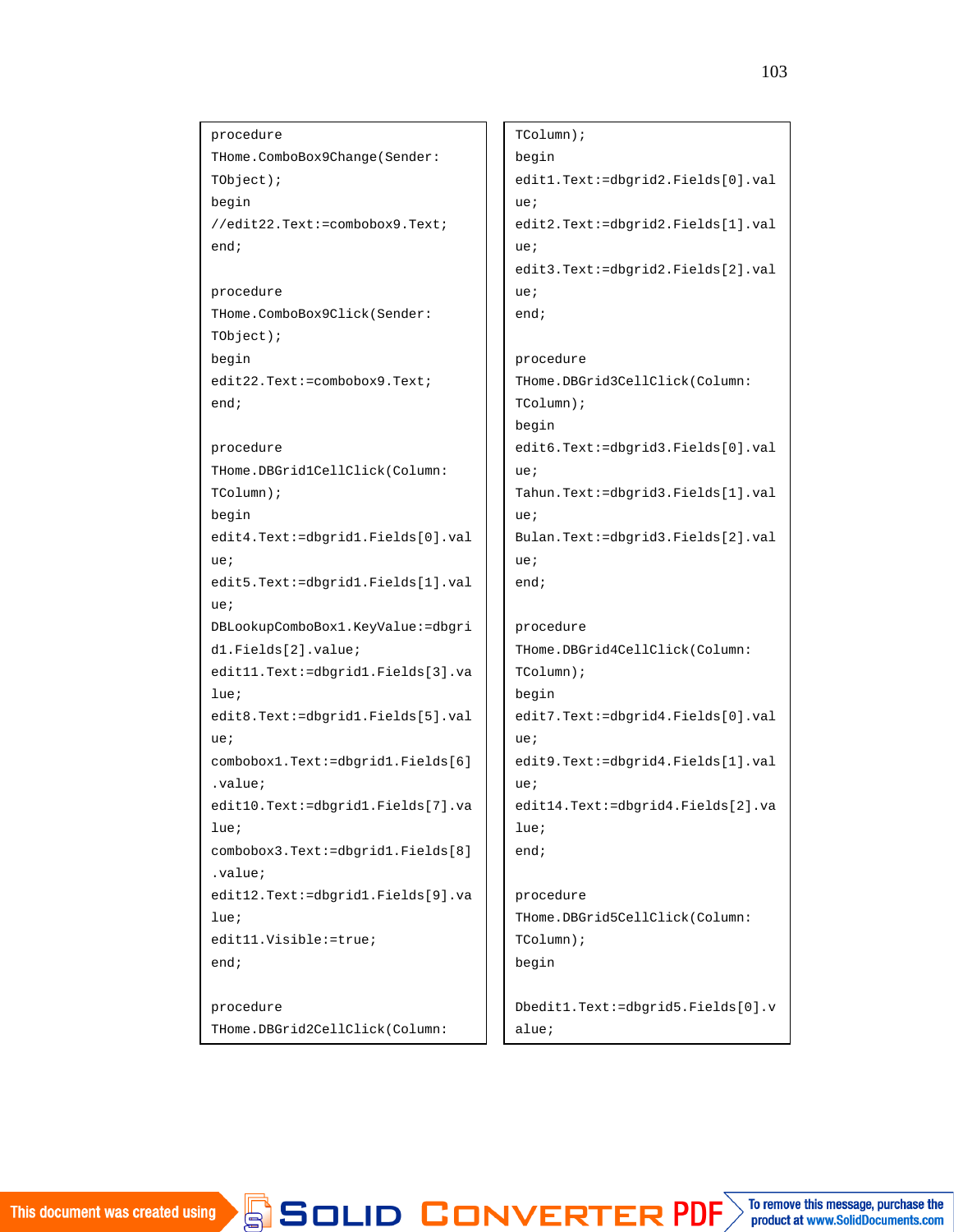```
edit13.Text:=dbgrid5.Fields[3].va
lue;
DBLookupComboBox2.KeyValue:=dbgri
d5.Fields[4].value;
combobox7.Text:=dbgrid5.Fields[6]
.value;
combobox8.Text:=dbgrid5.Fields[7]
.value;
combobox2.Text:=dbgrid5.Fields[8]
\overline{v}alue:
combobox4.Text:=dbgrid5.Fields[9]
.value;
end;
procedure
THome.DBGrid6CellClick(Column:
TColumn);
begin
edit15.Text:=dbgrid6.Fields[0].va
lue;
dbedit2.Text:=dbgrid6.Fields[1].v
alue;
dblookupcombobox3.KeyValue:=dbgri
d6.Fields[4].Value;
edit18.Text:=dbgrid6.Fields[8].va
lue;
edit19.Text:=dbgrid6.Fields[9].va
lue;
edit20.Text:=dbgrid6.Fields[10].v
alue;
edit21.Text:=dbgrid6.Fields[11].v
alue;
edit22.Text:=dbgrid6.Fields[12].v
alue;
combobox5.Text:=edit19.Text;
combobox6.Text:=edit21.Text;
combobox9.Text:=edit22.Text;
end;
procedure
```

```
THome.DBLookupComboBox3Click(Send
er: TObject);
var
id_periode, sql: string ;
begin
id_periode:=dbedit2.Text;
sql:='select * from v_absensi';
adoquery_poin.Close;
adoquery_poin.SQL.Text:=sql;
adoquery_poin.ExecSQL;
adoquery_poin.close;
adoquery_poin.SQL.Text:='select *
from v absensi where id periode=
'+quotedstr(id_periode)+'';
adoquery_poin.Close;
adoquery_poin.Open;
dblookupcombobox4.KeyValue:=dbloo
kupcombobox3.KeyValue;
edit18.Text:=dblookupcombobox4.te
xt;
dblookupcombobox5.KeyValue:=dbloo
kupcombobox3.KeyValue;
edit20.Text:=dblookupcombobox5.te
xt;
end;
procedure
THome.SpeedButton10Click(Sender:
TObject);
begin
adoquery_karyawan.Close;
adoquery_karyawan.Open;
edit11.Visible:=false;
edit4.Text:='';
edit5.Text:='';
dblookupcombobox1.KeyValue:='';
edif8.Text:=''':ComboBox1.text:='';
edit10.Text:='';
ComboBox3.text:='';
edit12.Text:=''
```
, masuk,sakit,izin,alpha,sakit,izin,alpha,s $\angle$ 

adoquery\_poin.Close;

```
\blacktrianglerightsclich: from \blacktriangleright from \blacktriangleright from \blacktriangleright from \blacktriangleright from \blacktriangleright
```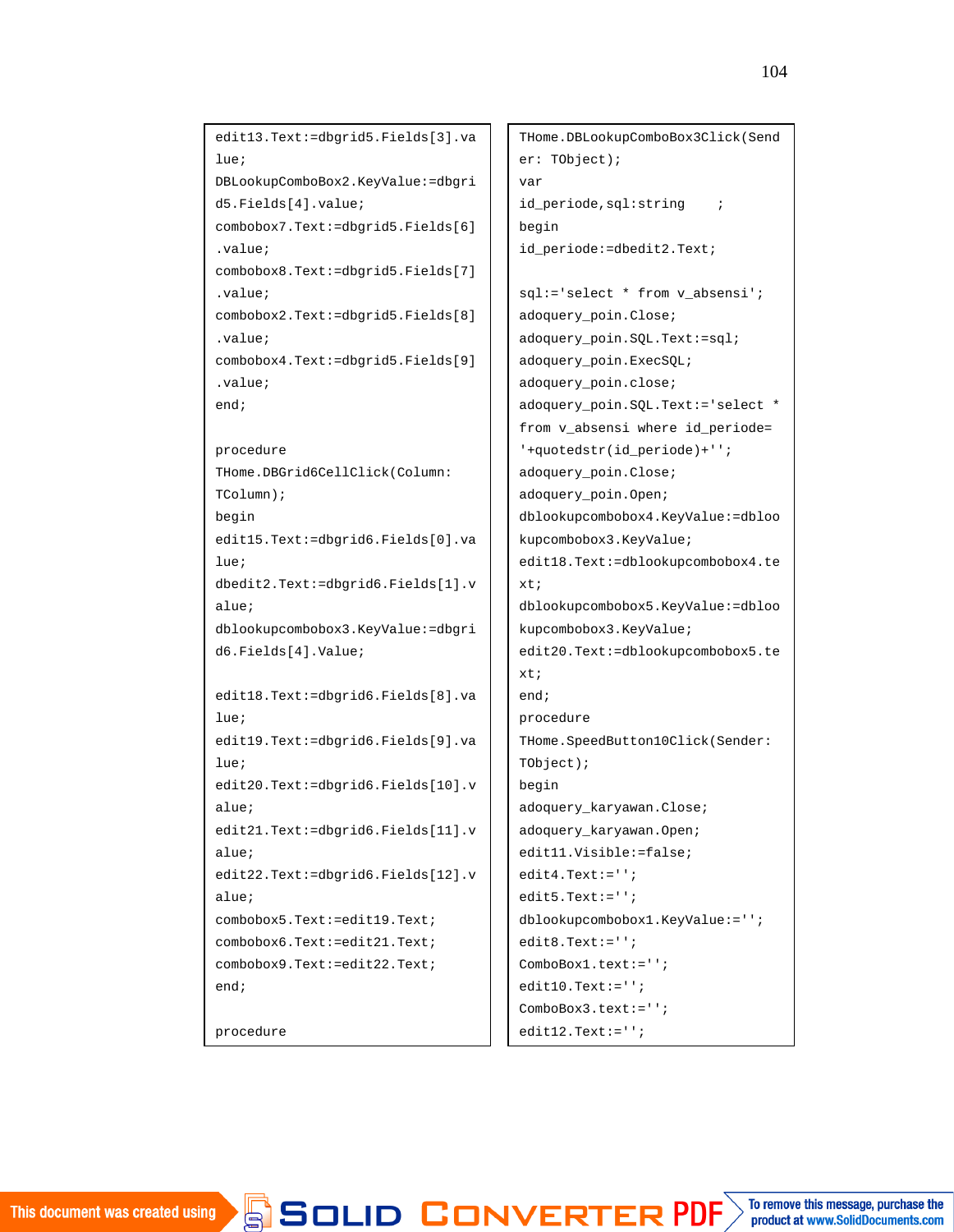```
end;
procedure
THome.SpeedButton11Click(Sender:
TObject);
var
id_absensi,id_periode,id_karyawan
,masuk,sakit,izin,alpha,sql:strin
g;
begin
id_absensi:= edit13.Text;
id_periode:=dbedit1.Text;
id_karyawan:=dblookupcombobox2.Ke
yValue;
masuk:=combobox7.Text;
sakit:=combobox8.Text;
izin:=combobox2.Text;
alpha:=combobox4.Text;
sql:='Insert into tb_absensi
values
('+quotedstr(id_absensi)+','+quot
edstr(id_periode)+','+quotedstr(i
d_karyawan)+','+quotedstr(masuk)+
','+quotedstr(sakit)+','+quotedst
r(izin)+','+quotedstr(alpha)+',(i
f('+quotedstr(masuk)+'>=25,100,(1
00-(('+quotedstr(sakit)+'*2)+('+quot
edstr(izin)+'*3)+('+quotedstr(alp
ha)+'*10))))))';
adoquery_absensi.Close;
adoquery_absensi.SQL.Text:=sql;
adoquery_absensi.ExecSQL;
adoquery_absensi.close;
adoquery_absensi.SQL.Text:='selec
t * from v_absensi where
id_periode=
'+quotedstr(id_periode)+'';
adoquery_absensi.Close;
adoquery_absensi.Open;
showmessage('...data absensi baru
berhasil disimpan...!!!');
                                       edit13.Text:='0'icombobox7.Text:='0';
                                       combobox8.Text:='0';
                                       combobox2.Text:='0';
                                       combobox4.Text:='0';
                                       end;
                                       procedure
                                       THome.SpeedButton12Click(Sender:
                                       TObject);
                                       var
                                       id_absensi,id_periode,id_karyawan
                                       ,masuk,sakit,izin,alpha,sql:strin
                                       g;
                                       begin
                                       id_absensi:= edit13.Text;
                                       id_periode:=dbedit1.Text;
                                       id_karyawan:=dblookupcombobox2.Ke
                                       yValue;
                                       masuk:=combobox7.Text;
                                       sakit:=combobox8.Text;
                                       izin:=combobox2.Text;
                                       alpha:=combobox4.Text;
                                       sql := 'UPDATE tb_absensi SET
                                       id_absensi
                                       ='+quotedstr(id_absensi)+',id_per
                                       iode ='+quotedstr(id_periode)+'
                                       ,id_karyawan='+quotedstr(id_karya
                                       wan)+',masuk='+quotedstr(masuk)+'
                                       ,sakit='+quotedstr(sakit)+',izin=
                                       '+quotedstr(izin)+',alpha='+quote
                                       dstr(alpha)+' WHERE id_periode
                                       ='+quotedstr(id_periode)+' and
                                       id_karyawan
                                       ='+quotedstr(id_karyawan)+'';
                                       adoquery_absensi.Close;
                                       adoquery_absensi.SQL.Text:=sql;
                                       adoquery_absensi.ExecSQL;
                                       adoquery_absensi.close;
                                       adoquery_absensi.SQL.Text:='selec
```
combobia and the combobia and the combobia and the combobia and the combobia and the combobia and the combobia

end;

To remove this message, purchase the product at www.SolidDocuments.com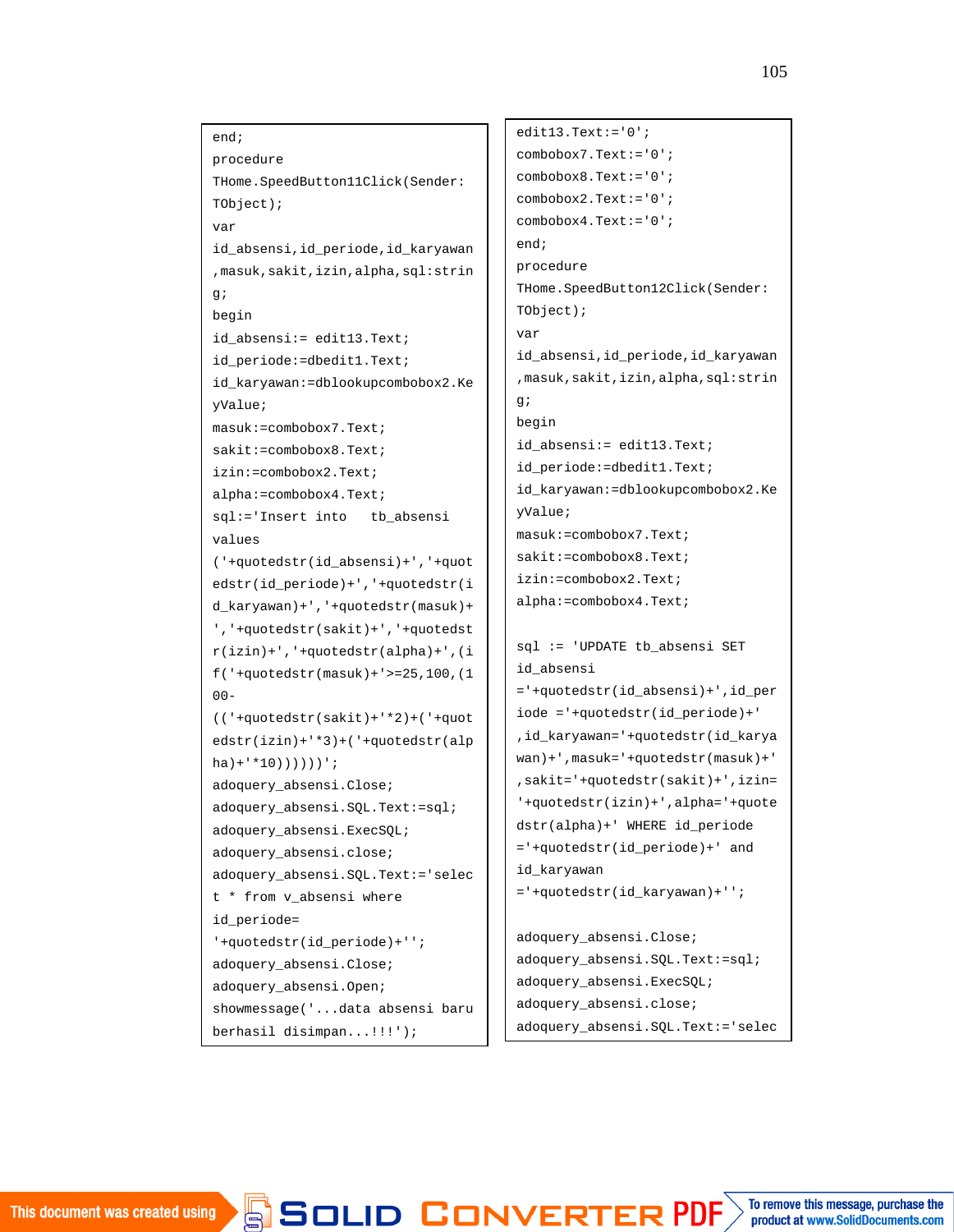```
* from v_absensi where
id_periode=
'+quotedstr(id_periode)+'';
adoquery_absensi.Close;
adoquery_absensi.Open;
showmessage('...data absensi
berhasil di ubah..!!!');
edit13.Text:='0';
combobox7.Text:='0';
combobox8.Text:='0';
combobox2.Text:='0';
combobox4.Text:='0';
end;
procedure
THome.SpeedButton13Click(Sender:
TObject);
var
id_absensi,id_periode,id_karyawan
,sql:string;
begin
if messageDlg('anda yakin
menghapus data absensi ini..?',
                mtConfirmation,
                [mbYes, mbNo], 0) =mrYes Then
id_absensi:= edit13.Text;
id_periode:=dbedit1.Text;
id_karyawan:=dblookupcombobox2.Ke
yValue;
sql := 'DELETE FROM tb_absensi
WHERE id_periode
='+quotedstr(id_periode)+' and
id_karyawan
='+quotedstr(id_karyawan)+'';
adoquery_absensi.Close;
adoquery_absensi.SQL.Text:=sql;
adoquery_absensi.ExecSQL;
adoquery_absensi.close;
adoquery_absensi.SQL.Text:='selec
```
berhasil di ubah...

edit $\mathcal{I}=\mathcal{I}$  . The statistical statistical statistical statistical statistical statistical statistical statistical statistical statistical statistical statistical statistical statistical statistical statistical stat

```
* from v_absensi where
id_periode=
'+quotedstr(id_periode)+'';
adoquery_absensi.Close;
adoquery_absensi.Open;
 showmessage('...data absensi
berhasil di ubah..!!!');
edit13.Text:='0';
combobox7.Text:='0';
combobox8.Text:='0';
combobox2.Text:='0';
combobox4.Text:='0';
end;
procedure
THome.SpeedButton14Click(Sender:
TObject);
var
id_periode,sql :string;
begin
edit13.Text:='';
adoquery_vperiode.Close;
adoquery_vperiode.open;
id_periode:=dbedit1.Text;
combobox7.Text:='0';
combobox8.Text:='0';
combobox2.Text:='0';
combobox4.Text:='0';
sql:='select * from v_absensi';
adoquery_absensi.Close;
adoquery_absensi.SQL.Text:=sql;
adoquery_absensi.ExecSQL;
adoquery_absensi.close;
adoquery_absensi.SQL.Text:='selec
t * from v_absensi where
id_periode=
'+quotedstr(id_periode)+'';
adoquery_absensi.Close;
adoquery_absensi.Open;
end;
procedure
THome.SpeedButton15Click(Sender:
```
user $\mathcal{L}$ 

This document was created using

```
To remove this message, purchase the
SOLID CONVERTER PDF
                                                   product at www.SolidDocuments.com
```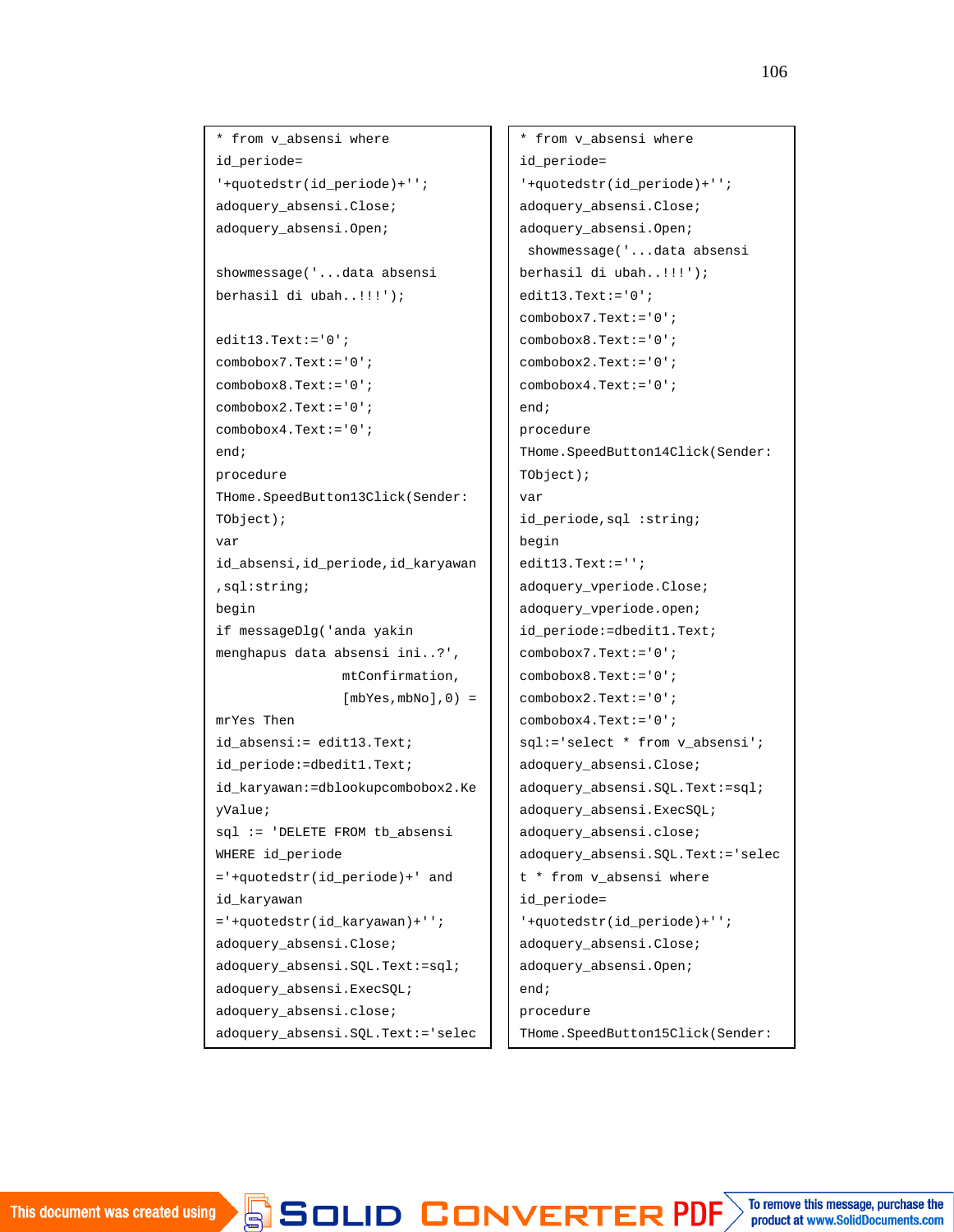TObject); var nip\_pegawai,nama\_pegawai,user\_pas sword, sql: string ; begin nip\_pegawai:=edit7.Text; nama\_pegawai:=edit9.Text; user\_password:=edit14.Text; sql:='Insert into tb\_admin values ('+quotedstr(nip\_pegawai)+','+quo tedstr(nama\_pegawai)+','+quotedst r(user\_password)+')'; adoquery\_password.Close; adoquery\_password.SQL.Text:=sql; adoquery\_password.ExecSQL; adoquery\_password.close; adoquery\_password.SQL.Text:='sele ct \* from tb\_admin'; adoquery\_password.Close; adoquery\_password.Open; showmessage('...data admin baru berhasil disimpan...!!!'); edit7.Text:=''; edit9.Text:=''; edit14.Text:=''; end; procedure THome.SpeedButton16Click(Sender: TObject); var nip\_pegawai,nama\_pegawai,user\_pas sword, sql: string ; begin nip\_pegawai:=edit7.Text; nama\_pegawai:=edit9.Text; user\_password:=edit14.Text; sql := 'UPDATE tb\_admin SET nip\_pegawai

='+quotedstr(nip\_pegawai)+''; edit9.Text:='';

/FRTF6

adoquery\_password.Close;

```
='+quotedstr(nip_pegawai)+',nama_
pegawai
='+quotedstr(nama_pegawai)+'
,user_password
='+quotedstr(user_password)+'WHER
E nip pegawai
='+quotedstr(nip_pegawai)+'';
adoquery_password.Close;
adoquery_password.SQL.Text:=sql;
adoquery_password.ExecSQL;
adoquery_password.close;
adoquery_password.SQL.Text:='sele
ct * from tb_admin';
adoquery_password.Close;
adoquery_password.Open;
showmessage('...data admin baru
berhasil di Ubah...!!!');
edit7.Text:='';
 edit9.Text:='';
edit14.Text:='';
end;
procedure
THome.SpeedButton17Click(Sender:
TObject);
var
nip_pegawai,sql:string;
begin
if messageDlg('anda yakin
menghapus data admin ini..?',
                mtConfirmation,
                [mbYes, mbNo], 0) =mrYes Then
nip_pegawai:= edit7.Text;
sql := 'DELETE FROM tb_admin
WHERE nip_pegawai=
'+quotedstr(nip_pegawai)+'';
adoquery_password.Close;
adoquery_password.SQL.Text:=sql;
adoquery_password.ExecSQL;
adoquery_password.close;
adoquery_password.SQL.Text:='sele
```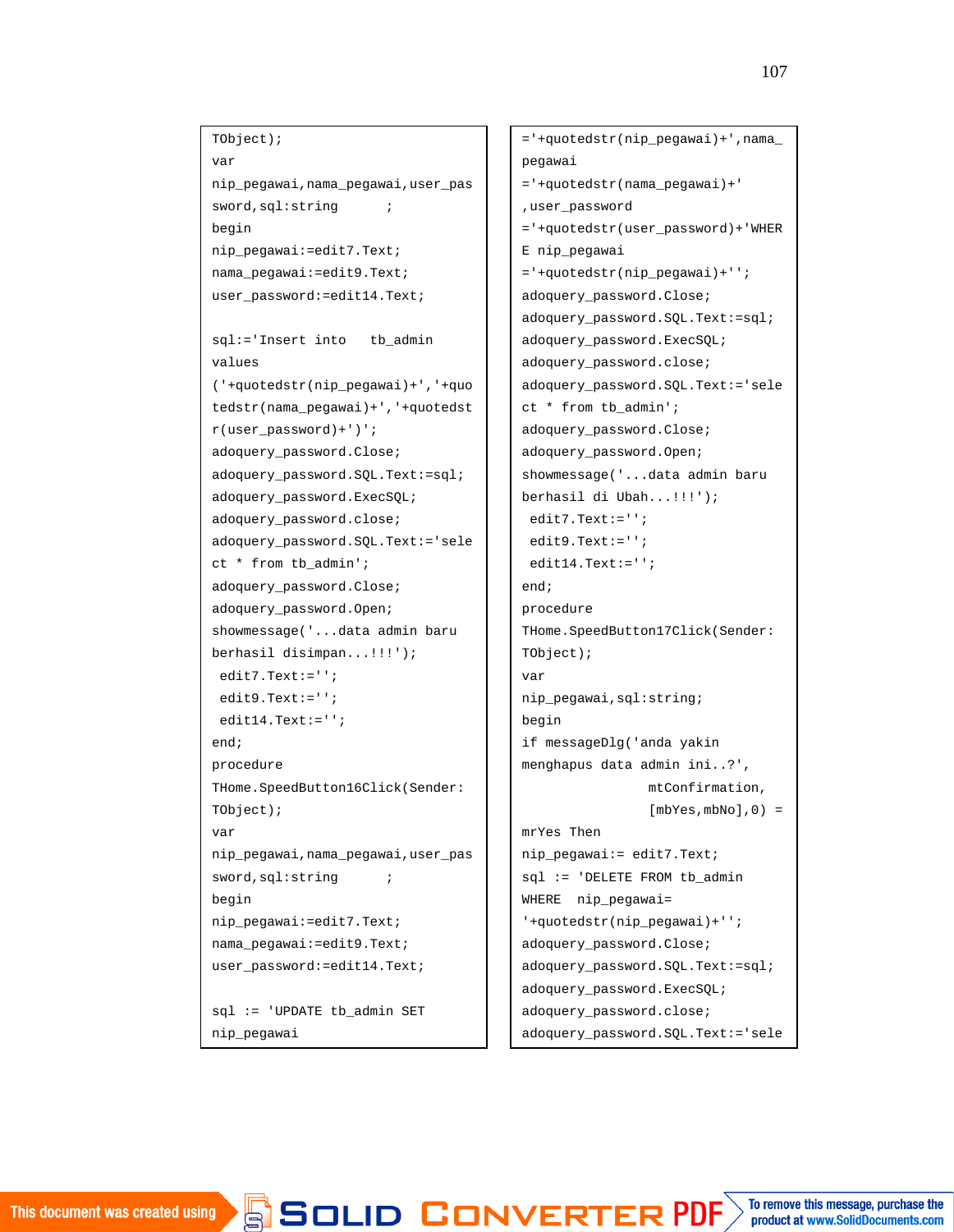\* from tb\_admin'; adoquery password.Close; adoquery\_password.Open; edit7.Text:=''; edit9.Text:=''; edit14.Text:=''; end; procedure THome.SpeedButton18Click(Sender: TObject); var id\_nilai,id\_periode,id\_karyawan,m asa\_kerja,kedisiplinan,absensi,ki nerja,loyalitas,mk\_baru2,mk\_sedan g2,mk\_sedang3,mk\_sedang\_akhir,mk\_ lama2,kd\_cukup2,kd\_baik2,kd\_baik3 ,kd\_baik\_akhir,kd\_sangat2,abs\_cuk up2,abs\_baik2,abs\_baik3,abs\_baik\_ akhir,abs\_sangat2,kn\_cukup2,kn\_ba ik2,kn\_baik3,kn\_baik\_akhir,kn\_san gat2,lt\_cukup2,lt\_baik2,lt\_baik3, lt\_baik\_akhir,lt\_sangat2,sql:stri ng; rm2\_a,rm2\_b,mk\_baru22,rm1,rm3,mk, mk\_baru,mk\_sedang,mk\_lama,mk\_1,mk \_2,kd,kd1,kd2\_a,kd2\_b,kd3,kd\_cuku p,kd\_baik,kd\_sangat,abs,abs1,abs2 \_a,abs2\_b,abs3,abs\_cukup,abs\_baik ,abs\_sangat,kn,kn1,kn2\_a,kn2\_b,kn 3,kn\_cukup,kn\_baik,kn\_sangat,lt,l t1,lt2\_a,lt2\_b,lt3,lt\_cukup,lt\_ba ik,lt\_sangat:real; begin id\_nilai:=edit15.Text; id\_periode:=dbedit2.Text; id\_karyawan:=dbLookupcombobox3.Ke yValue; masa\_kerja:=edit18.Text; kedisiplinan:=edit19.Text; absensi:=edit20.Text; kinerja:=edit21.Text;

```
loyalitas:=edit22.Text;
mk:=StrTofloat(Edit18.Text);
mk_baru:=strToFloat(dbedit6.Text)
;
mk_sedang:=strToFloat(dbedit7.Tex
t);
mk_lama:=strToFloat(dbedit8.Text)
;
// rumus Perhitungan Fungsi
Keanggotaan Fuzzy
//Rumus Fungsi Keanggotaan Masa
Kerja
rm1 := ((mk_sedang-
mk)/(mk_sedang-mk_baru)) ;
rm3 := ((mk-mk_sedang)/(mk_lama-mk_sedang)) ;
rm2 a:= (mk-(mk_sedanq-s_s))mk_baru))/(mk_sedang-(mk_sedang-
mk_baru)) ;
rm2_b:= ((mk_sedang+mk_baru)-
mk)/ ((mk_sedang+mk_baru)-
mk_sedang );
//perhitungan bobot masa kerja
baru
if mk > mk_lama then
mk_baru1.text:='0';
if mk > mk_sedang then
mk_baru1.text:='0'
else
mk_baru1.text:=FloattoStr(rm1) ;
if mk < mk_baru then
mk_baru1.text:='1' ;
mk_baru2:=mk_baru1.Text;
//perhitungan bobot masa kerja
```
Sedang if mk <= mk\_baru then mk\_sedang\_a.text:='0' ; if mk < (mk\_sedang-mk\_baru) then mk\_sedang\_a.text:='0'

 $\textbf{S}$  SOLID CONVERTER PDF  $\textcolor{black}{>}$  To remove this message, purchase the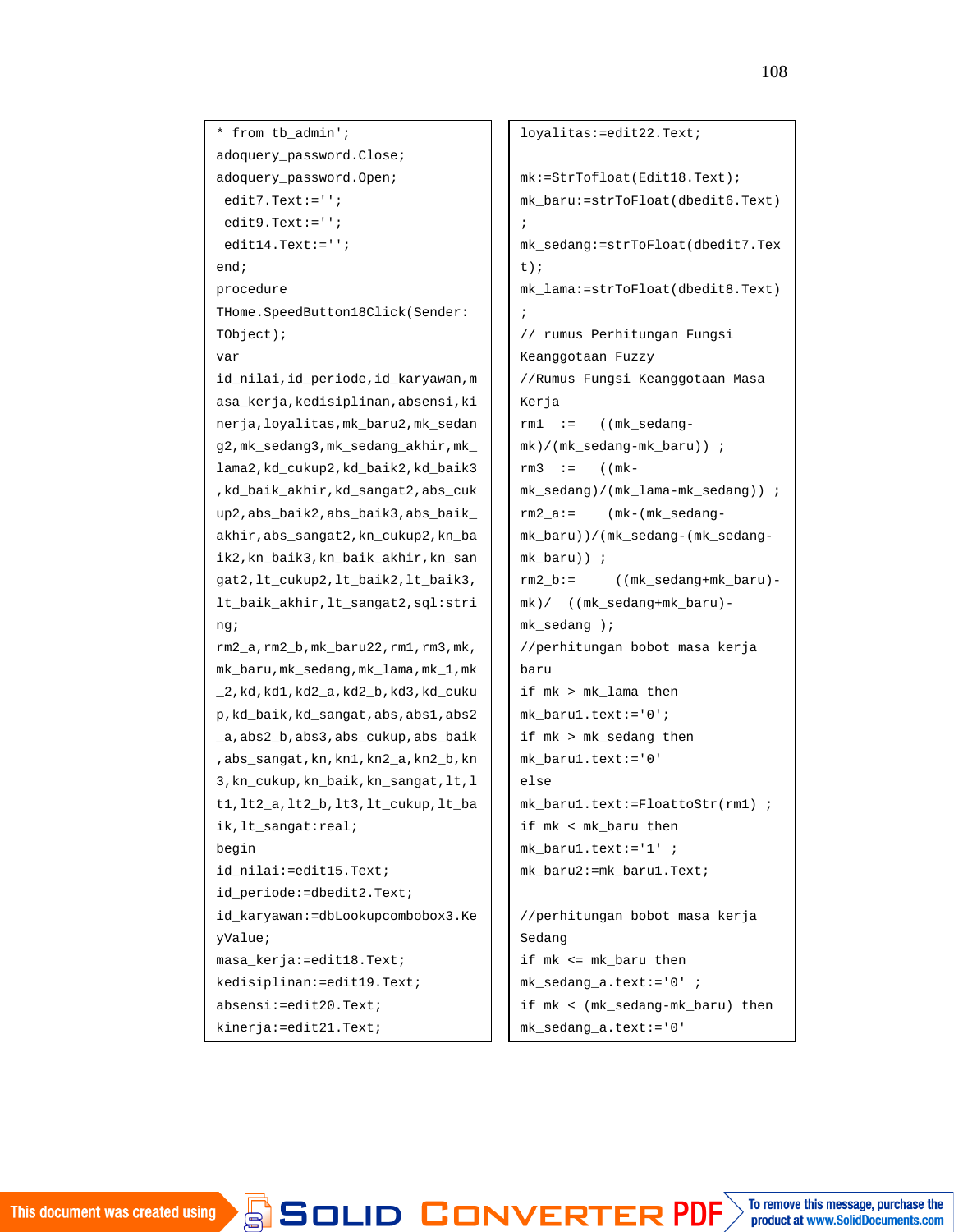```
else
mk_sedang_a.text:=FloattoStr(rm2_
a) ;
if mk > (mk_sedang)then
mk_sedang_a.text:='1' ;
if mk > mk_lama then
mk_sedang_a.text:='1' ;
//if mk > (mk_sedang+mk_baru)
then mk_sedang_b.text:='1' ;
//if mk < mk_sedang then
mk_sedang_b.text:='1'
//else
mk_sedang_b.text:=FloattoStr(rm2_
b) ;
//if mk > mk lama then
mk_sedang_b.text:='0' ;
if mk < mk_baru then
mk_sedang_b.text:='1' ;
if mk < mk_sedang then
mk_sedang_b.text:='1'
else
```
mk\_sedang\_b.text:=FloattoStr(rm2\_ b) ; if mk > mk\_lama then mk\_sedang\_b.text:='0' ; if mk > ((mk\_sedang+mk\_lama)/2) then mk\_sedang\_b.text:='0' ;

if mk < mk\_baru then mk\_sedang\_b.text:='1' ;

if measurement  $\mathbb{R}^n$ 

mk\_sedang3:=mk\_sedang\_b.Text; mk\_sedang2:=mk\_sedang\_a.Text;

if mk\_sedang2 < mk\_sedang3 then mk\_hasil.text:= (mk\_sedang2) else mk\_hasil.text:=(mk\_sedang3) ; mk\_sedang\_akhir:=mk\_hasil.text

```
;
//perhitungan bobot masa kerja
lama
if mk < mk_baru then
mk_baru3.text:='0' ;
if mk < mk_sedang then
mk_baru3.text:='0'
else
mk_baru3.text:=FloattoStr(rm3) ;
if mk > mk_lama then
mk baru3.text:='1' ;
mk_lama2:=mk_baru3.Text;
// Perhitungan Fungsi Keanggotaan
Kedisiplinan
kd:=StrTofloat(Edit19.Text);
kd_cukup:=strToFloat(dbedit9.Text
);
kd_baik:=strToFloat(dbedit10.Text
);
kd_sangat:=strToFloat(dbedit11.Te
xt);
kd1:=((kd_baik-kd)/(kd_baik-
kd_cukup)) ;
kd3 := ((kd-kd_baik)/(kd_sangat-kd_baik)) ;
kd2_a := (kd -((kd_baik+kd_cukup)/2))/(kd_baik-
((kd_baik+kd_cukup)/2)) ;
kd2 b:=(((kd_baik+kd_sangat)/2)-kd)/
(((kd_baik+kd_sangat)/2)-kd_baik
);
// Perhitungan bobot Kedisiplinan
cukup
if kd > kd_sangat then
kd_cukup1.text:='0';
if kd > kd_baik then
kd_cukup1.text:='0'
else
kd_cukup1.text:=FloattoStr(kd1) ;
if kd < kd_cukup then
```

```
To remove this message, purchase the
product at www.SolidDocuments.com
```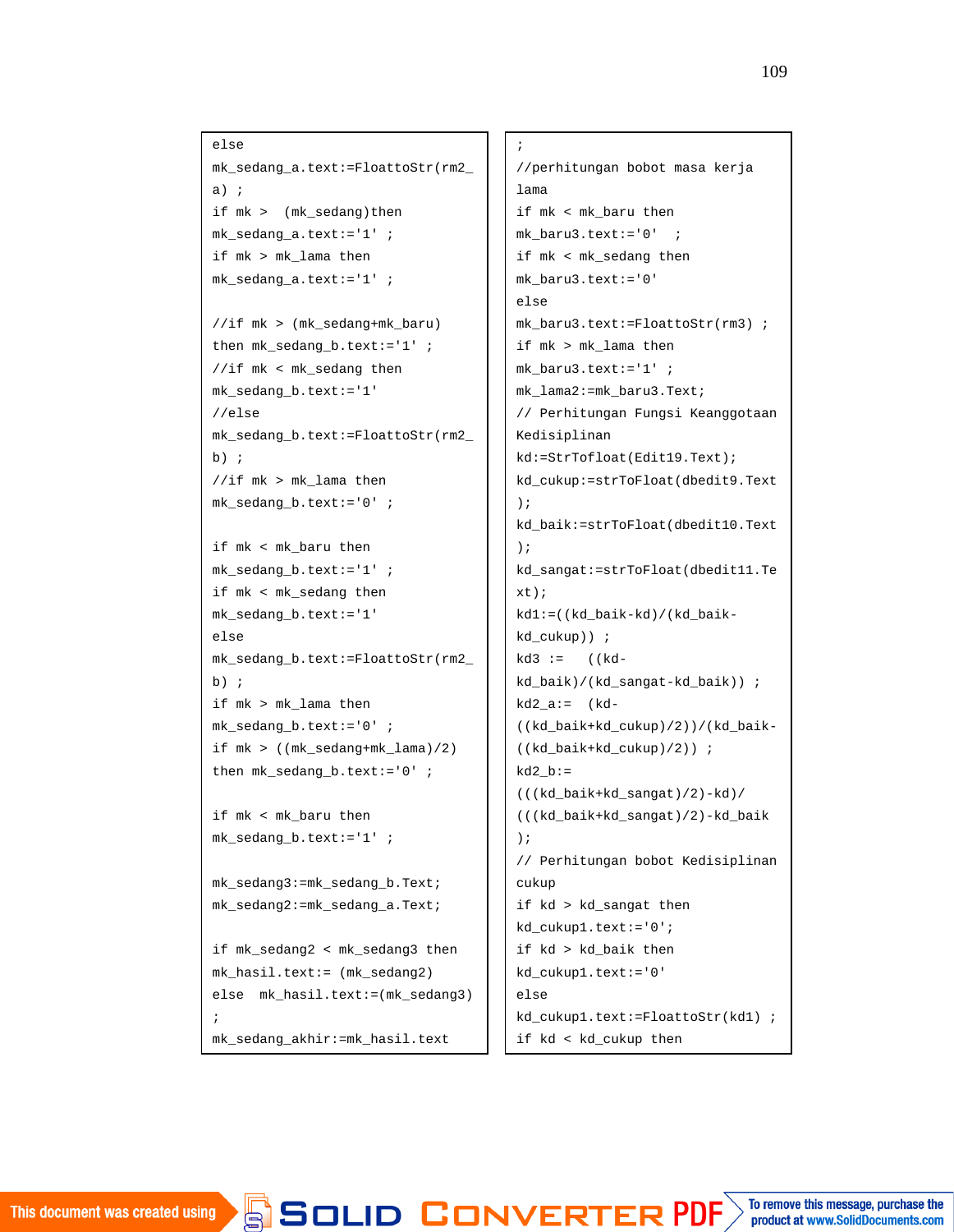```
kd_cukup1.text:='1' ;
kd_cukup2:=kd_cukup1.Text;
//perhitungan bobot Kedisiplinan
Baik
if kd < kd_cukup then
kd baik1 a.text:='0' ;
if kd < ((kd_baik+kd_cukup)/2)
then kd_baik1_a.text:='0'
else
kd_baik1_a.text:=FloattoStr(kd2_a
) ;
if kd > (kd_baik)then
kd_baik1_a.text:='1' ;
if kd > kd_sangat then
kd_baik1_a.text:='1' ;
kd_baik2:=kd_baik1_a.Text;
if kd < kd_cukup then
kd_baik1_b.text:='1' ;
if kd < kd_baik then
kd_baik1_b.text:='1'
else
kd_baik1_b.text:=FloattoStr(kd2_b
) ;
if kd > kd_sangat then
kd_baik1_b.text:='0' ;
if kd > ((kd_baik+kd_sangat)/2)
then kd_baik1_b.text:='0' ;
kd_baik3:=kd_baik1_b.Text;
if kd_baik2< kd_baik3 then
kd_hasil.text:= (kd_baik2)
else kd_hasil.text:=(kd_baik3) ;
kd_baik_akhir:=kd_hasil.text ;
//perhitungan bobot kediplinan
sangat baik
if kd < kd_cukup then
kd_sangat1.text:='0' ;
if kd < kd_baik then
kd_sangat1.text:='0'
```

```
kd_sangat1.text:=FloattoStr(kd3)
;
if kd> kd_sangat then
kd_sangat1.text:='1' ;
kd_sangat2:=kd_sangat1.Text;
 // Perhitungan Fungsi
Keanggotaan Absensi
abs:=StrTofloat(Edit20.Text);
abs_cukup:=strToFloat(dbedit12.Te
xt);
abs_baik:=strToFloat(dbedit13.Tex
t);
abs_sangat:=strToFloat(dbedit14.T
ext);
abs1:=((abs_baik-abs)/(abs_baik-
abs_cukup)) ;
abs3 := ((abs-abs_baik)/(abs_sangat-abs_baik))
;
abs2_a := (abs -((abs_baik+abs_cukup)/2))/(abs_ba
ik-((abs_baik+abs_cukup)/2)) ;
abs2_b :=(((abs_baik+abs_sangat)/2)-abs)/
(((abs_baik+abs_sangat)/2)-
abs baik );
//perhitungan bobot Absensi
if abs > abs_sangat then
abs_cukup1.text:='0';
if abs > abs_baik then
abs_cukup1.text:='0'
else
abs_cukup1.text:=FloattoStr(abs1)
```

```
;
if abs < abs_cukup then
abs_cukup1.text:='1' ;
abs_cukup2:=abs_cukup1.Text;
//perhitungan bobot Absensi Baik
if abs< abs_cukup then
abs_baik1_a.text:='0' ;
```
JVFRTFR P

else

Keanggotaan Absensi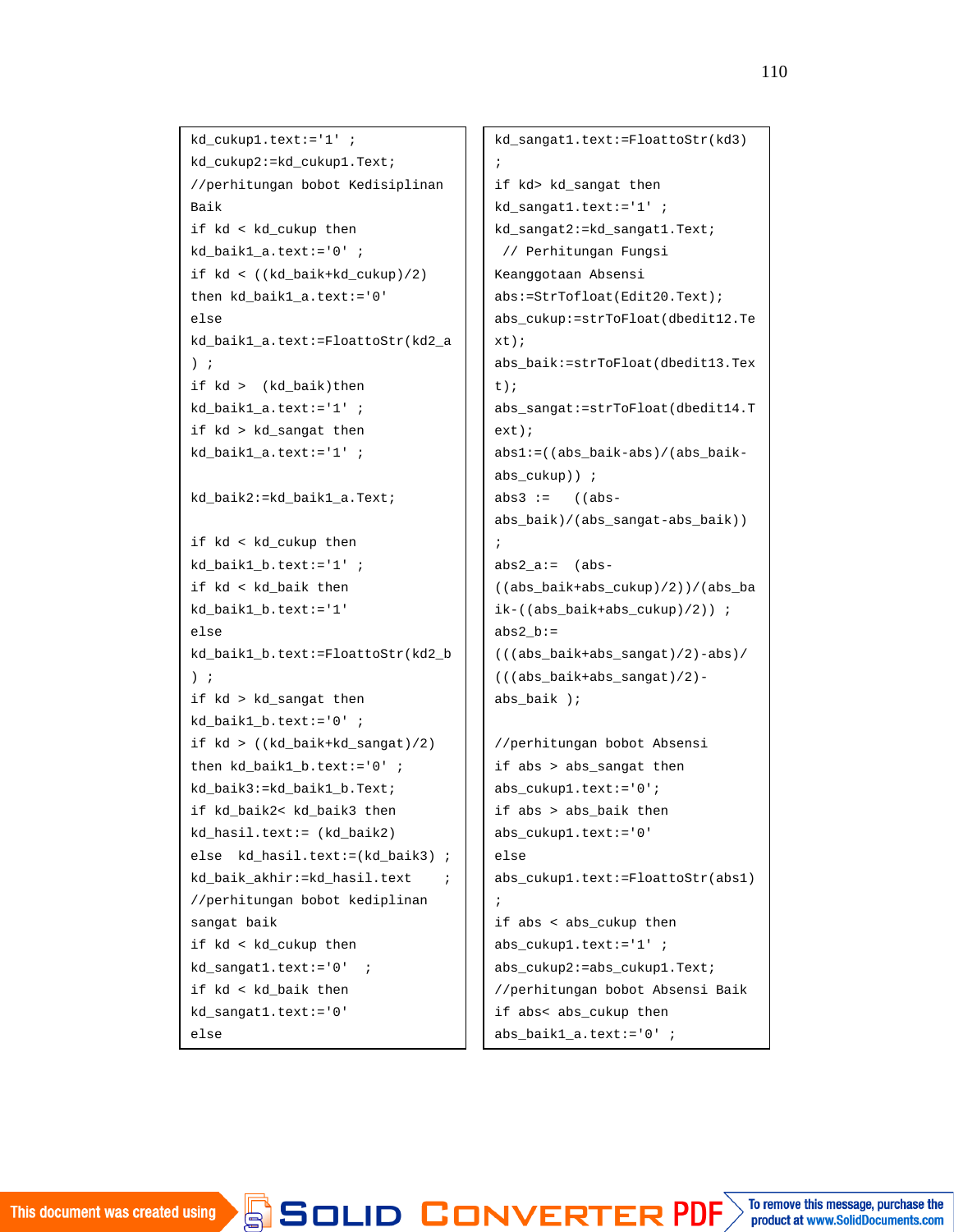```
if abs < ((abs\ baik+abs\ cukup)/2)then abs_baik1_a.text:='0'
else
abs_baik1_a.text:=FloattoStr(abs2
\Boxa) ;
if abs > (abs_baik)then
abs baik1 a.text:='1' ;
if abs > abs_sangat then
abs_baik1_a.text:='1' ;
abs_baik2:=abs_baik1_a.Text;
if abs < abs_cukup then
abs baik1 b.text:='1' ;
if abs< abs_baik then
abs_baik1_b.text:='1'
else
abs_baik1_b.text:=FloattoStr(abs2
_b) ;
if abs > abs_sangat then
abs_baik1_b.text:='0' ;
if abs >
((abs_baik+abs_sangat)/2) then
abs_baik1_b.text:='0' ;
abs_baik3:=abs_baik1_b.Text;
if abs_baik2< abs_baik3 then
abs_hasil.text:= (abs_baik2)
else abs_hasil.text:=(abs_baik3)
;
abs baik akhir:=abs hasil.text
;
//perhitungan bobot Abs sangat
baik
if abs < abs_cukup then
abs_sangat1.text:='0' ;
if abs < abs_baik then
abs_sangat1.text:='0'
else
abs_sangat1.text:=FloattoStr(abs3
) ;
if abs > abs_sangat then
abs_sangat1.text:='1' ;
abs_sangat2:= abs_sangat1.Text;
```
// Perhitungan Fungsi Keanggotaan Kinerja kn:=StrTofloat(Edit21.Text); kn\_cukup:=strToFloat(dbedit15.Tex t); kn\_baik:=strToFloat(dbedit16.Text ); kn\_sangat:=strToFloat(dbedit17.Te xt); kn1:=((kn\_baik-kn)/(kn\_baikkn\_cukup)) ;  $kn3 := ((kn$ kn\_baik)/(kn\_sangat-kn\_baik)) ; kn2  $a:=$  (kn-((kn\_baik+kn\_cukup)/2))/(kn\_baik- ((kn\_baik+kn\_cukup)/2)) ;  $kn2_b:=$ (((kn\_baik+kn\_sangat)/2)-kn)/ (((kn\_baik+kn\_sangat)/2)-kn\_baik ); // Perhitungan bobot Kinerja cukup if kn > kn\_sangat then kn\_cukup1.text:='0'; if kn > kn\_baik then kn\_cukup1.text:='0' else kn\_cukup1.text:=FloattoStr(kn1) ; if kn < kn\_cukup then kn\_cukup1.text:='1' ; kn\_cukup2:=kn\_cukup1.Text; //perhitungan bobot Kinerja Baik if kn < kn\_cukup then kn\_baik1\_a.text:='0' ; if kn < ((kn\_baik+kn\_cukup)/2) then kn\_baik1\_a.text:='0' else kn\_baik1\_a.text:=FloattoStr(kn2\_a ) ; if kn > (kn\_baik)then kn\_baik1\_a.text:='1' ;

kisol in Ronveptep I

t);

);

```
To remove this message, purchase the
product at www.SolidDocuments.com
```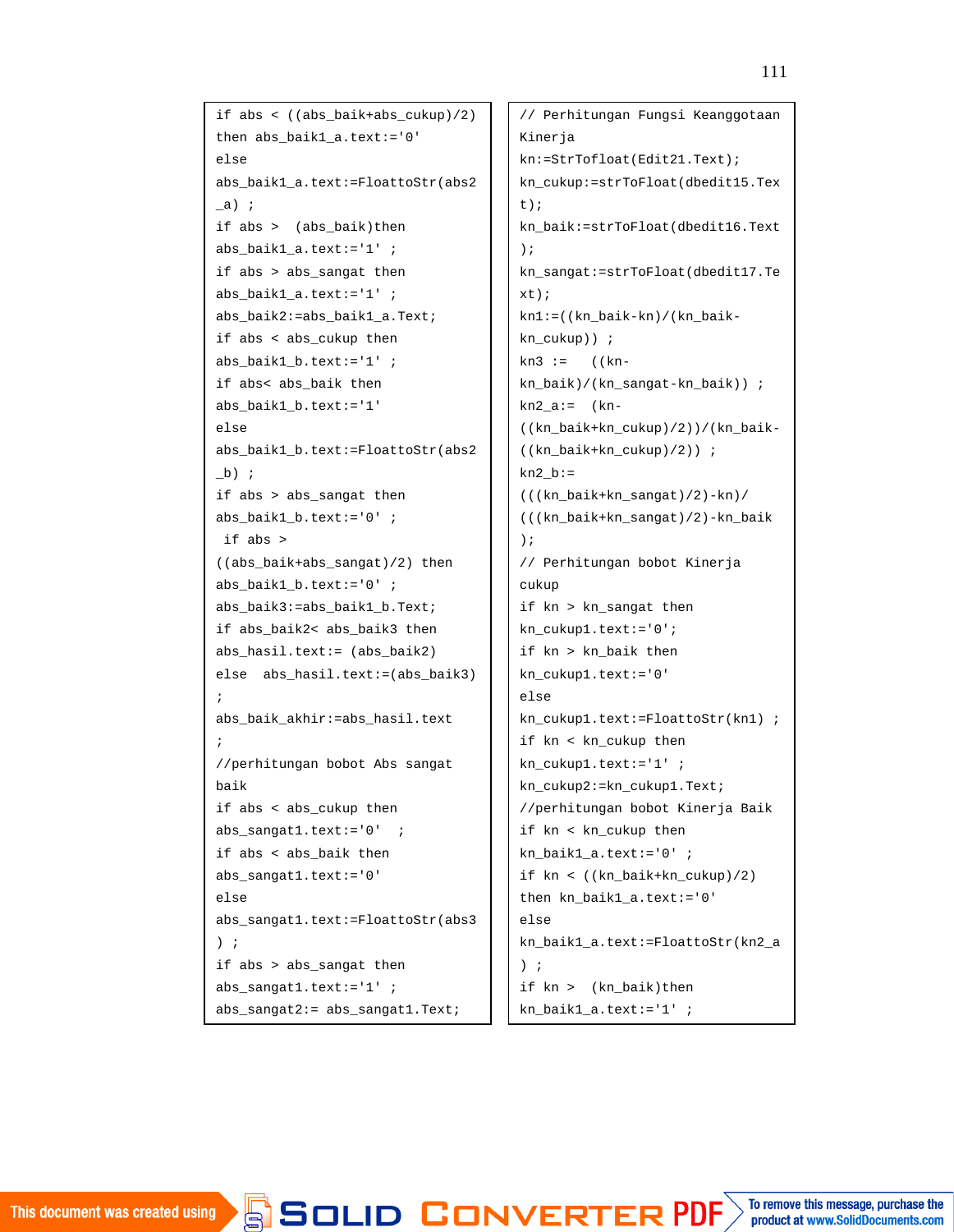```
if kn > kn_sangat then
kn_baik1_a.text:='1' ;
kn baik2:=kn baik1 a.Text;
if kn < kn_cukup then
kn_baik1_b.text:='1' ;
if kn < kn_baik then
kn_baik1_b.text:='1'
else
kn_baik1_b.text:=FloattoStr(kn2_b
) ;
if kn > kn_sangat then
kn baik1 b.text:='0' ;
if kn > ((kn_baik+kd_sangat)/2)
then kn_baik1_b.text:='0' ;
kn_baik3:=kn_baik1_b.Text;
if kn_baik2< kn_baik3 then
kn_hasil.text:= (kn_baik2)
else kn_hasil.text:=(kn_baik3) ;
kn baik akhir:=kn hasil.text \qquad ;
//perhitungan bobot kinerja
sangat baik
if kn < kn_cukup then
kn sangat1.text:='0' ;
if kn < kn_baik then
kn_sangat1.text:='0'
else
kn_sangat1.text:=FloattoStr(kn3)
;
if kn> kn_sangat then
kn sangat1.text:='1' ;
kn_sangat2:=kn_sangat1.Text;
// Perhitungan Fungsi Keanggotaan
Loyalitas
lt:=StrTofloat(Edit22.Text);
lt_cukup:=strToFloat(dbedit18.Tex
t);
lt_baik:=strToFloat(dbedit19.Text
);
lt_sangat:=strToFloat(dbedit20.Te
xt);
```

```
lt1:=((lt_baik-lt)/(lt_baik-
lt_cukup)) ;
lt3 := (lt-lt_baik)/(lt_sangat-lt_baik)) ;
lt2_a:= lt-((lt_baik+lt_cukup)/2))/(lt_baik-
((lt_baik+lt_cukup)/2)) ;
lt2 b:=(((lt_baik+lt_sangat)/2)-lt)/
(((lt_baik+lt_sangat)/2)-lt_baik
);
// Perhitungan bobot loyalitas
cukup
if lt > lt_sangat then
lt_cukup1.text:='0';
if lt > lt_baik then
lt_cukup1.text:='0'
else
lt_cukup1.text:=FloattoStr(lt1) ;
if lt < lt_cukup then
lt_cukup1.text:='1' ;
lt_cukup2:=lt_cukup1.Text;
//perhitungan bobot Loyalitas
Baik
if lt < lt_cukup then
lt_baik1_a.text:='0' ;
if lt < ((lt_baik+lt_cukup)/2)
then lt_baik1_a.text:='0'
else
lt_baik1_a.text:=FloattoStr(lt2_a
) ;
if lt > (lt_baik)then
lt_baik1_a.text:='1' ;
if lt > lt_sangat then
lt_baik1_a.text:='1' ;
lt_baik2:=lt_baik1_a.Text;
if lt < lt_cukup then
lt_baik1_b.text:='1' ;
if lt < lt_baik then
lt_baik1_b.text:='1'
else
```
 $\blacksquare$ 

(((lt\_baik+lt\_sangat)/2)-lt)/ lt\_baik3:=lt\_baik1\_b.Text;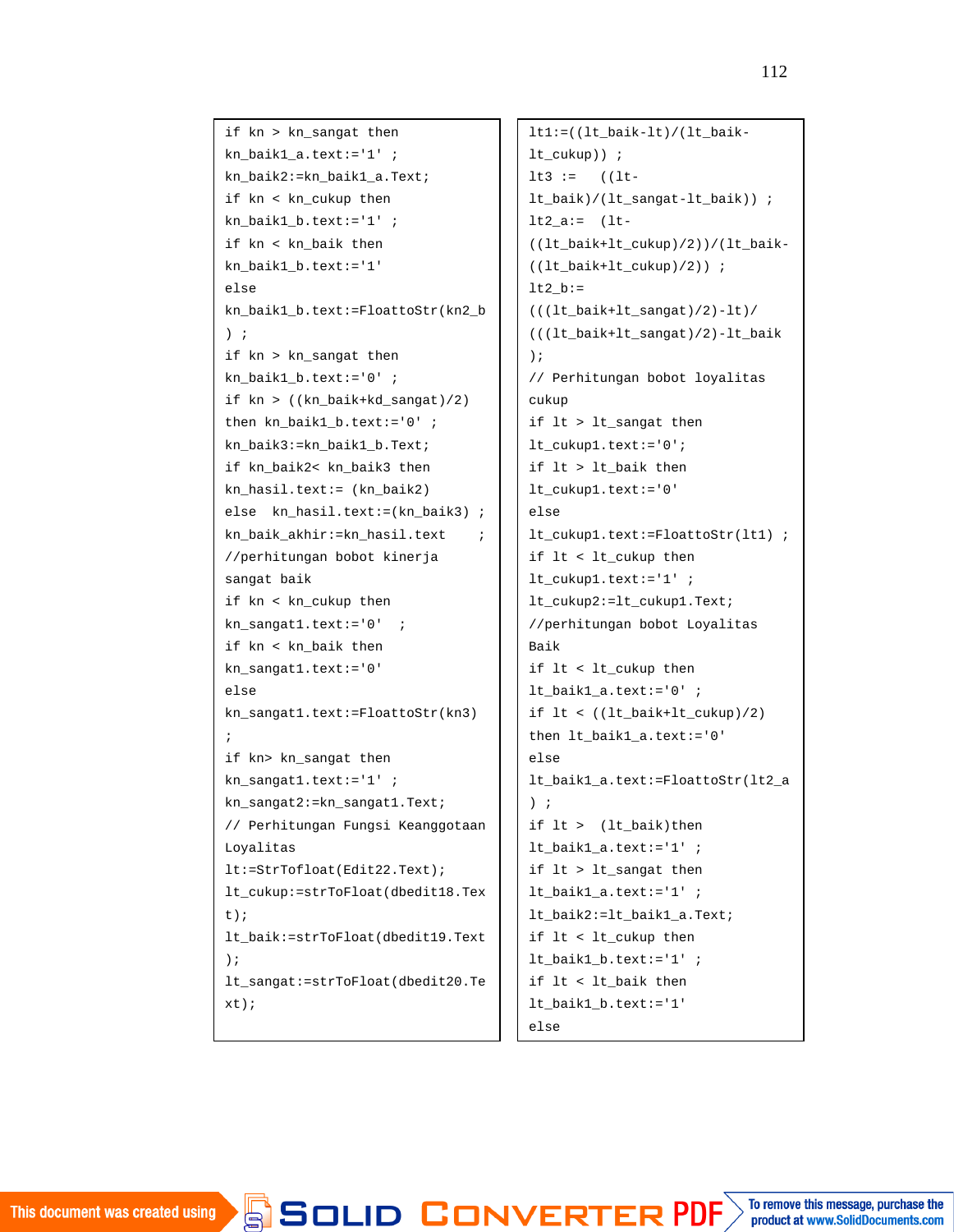lt\_baik1\_b.text:=FloattoStr(lt2\_b  $\lambda$  ; if lt > lt\_sangat then lt\_baik1\_b.text:='0' ; if  $lt$  > ((1t baik+1t sangat)/2) then  $lt$  baik1  $b.text:='0'$  ; lt\_baik3:=lt\_baik1\_b.Text; if lt\_baik2< lt\_baik3 then lt\_hasil.text:= (lt\_baik2) else lt\_hasil.text:=(lt\_baik3) ; lt\_baik\_akhir:=lt\_hasil.text ; //perhitungan bobot Loyalitas sangat baik if lt < lt\_cukup then lt sangat1.text:='0' ; if lt < lt\_baik then lt\_sangat1.text:='0' else lt\_sangat1.text:=FloattoStr(lt3) ; if lt > lt\_sangat then lt sangat1.text:='1' ; lt\_sangat2:=lt\_sangat1.Text; sql:='Insert into tb\_penilaian values ('+quotedstr(id\_nilai)+','+quoted str(id\_periode)+','+quotedstr(id\_ karyawan)+','+quotedstr(masa\_kerj a)+','+quotedstr(kedisiplinan)+', '+quotedstr(absensi)+','+quotedst r(kinerja)+','+quotedstr(loyalita  $s$ )+','+quotedstr(mk\_baru2)+','+qu otedstr(mk\_sedang\_akhir)+','+quot edstr(mk\_lama2)+','+quotedstr(kd\_ cukup2)+','+quotedstr(kd\_baik\_akh  $ir)$  +', '+quotedstr(kd\_sangat2) +', ' +quotedstr(abs\_cukup2)+','+quoted str(abs\_baik\_akhir)+','+quotedstr (abs\_sangat2)+','+quotedstr(kn\_cu kup2)+','+quotedstr(kn\_baik\_akhir )+','+quotedstr(kn\_sangat2)+','+q

adopted by  $\blacksquare$  $\blacksquare$ eijoulid $\blacksquare$ 

uotedstr(lt\_cukup2)+','+quotedstr (lt\_baik\_akhir)+','+quotedstr(lt\_  $sangent2)+'$ )'; adoquery\_penilaian.Close; adoquery\_penilaian.SQL.Text:=sql; adoquery\_penilaian.ExecSQL; adoquery\_penilaian.close; adoquery\_penilaian.SQL.Text:='sel ect \* from v\_penilaian where id\_periode='+quotedstr(id\_periode )+''; adoquery\_penilaian.Close; adoquery\_penilaian.Open; showmessage('...data penilaian baru berhasil disimpan...!!!'); edit15.Text:=''; edit18.Text:=''; edit19.Text:=''; edit20.Text:=''; edit21.Text:=''; edit22.Text:=''; dbLookupcombobox3.KeyValue:=''; end; procedure THome.SpeedButton19Click(Sender: TObject); var id\_nilai,id\_periode,id\_karyawan,m asa\_kerja,kedisiplinan,absensi,ki nerja,loyalitas,sql:string; begin id nilai:=edit15.Text; id\_periode:=dbedit2.Text; id\_karyawan:=dbLookupcombobox3.Ke yValue; masa\_kerja:=edit18.Text; kedisiplinan:=edit19.Text; absensi:=edit20.Text;

```
\blacksquare\lambda exposure the \lambda of \lambda and \lambda and \lambda
```